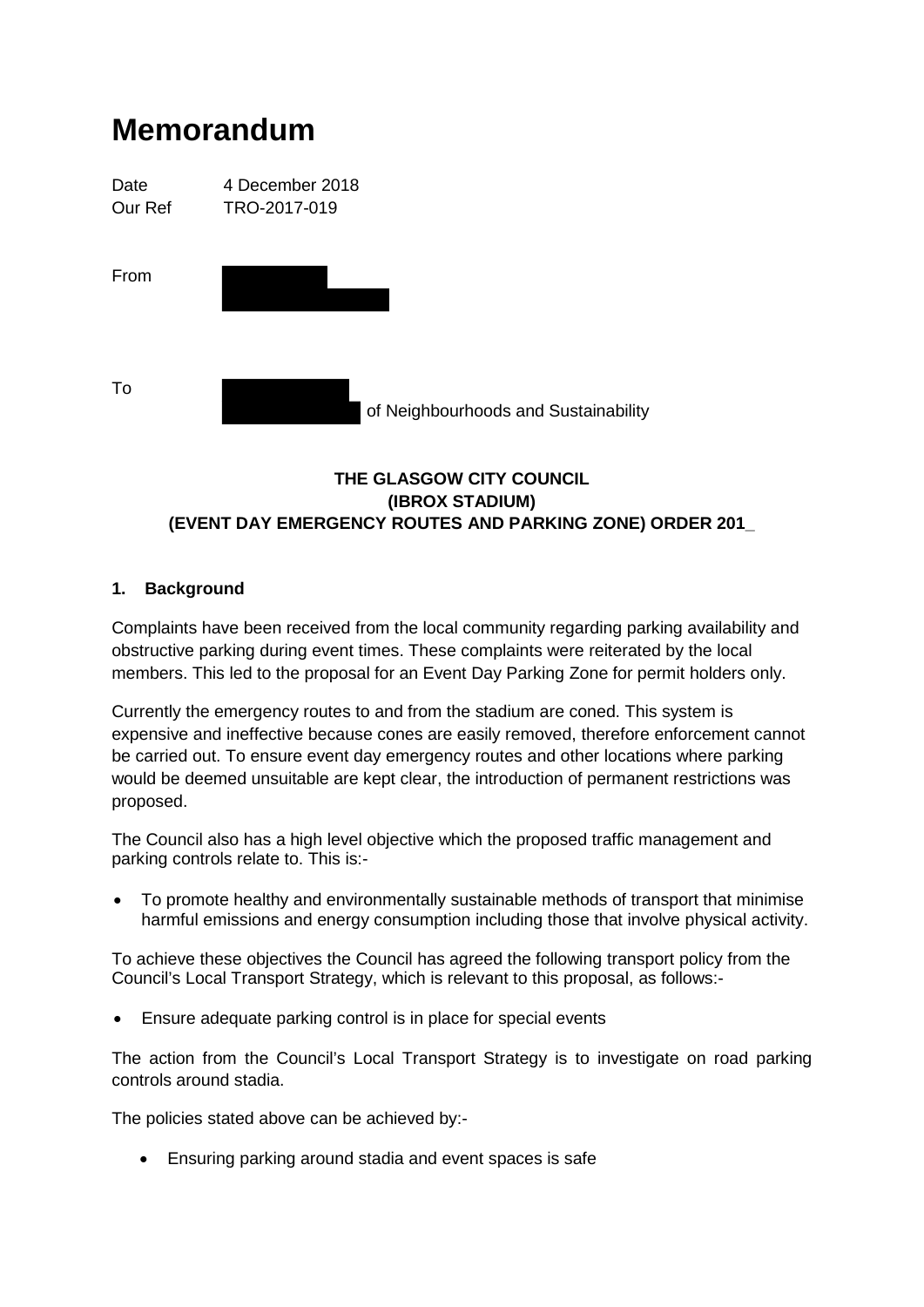• Prioritising local community functions and dissuading travel by private car when visiting stadia and event spaces in Glasgow

Specifically, these proposals have been designed in line with the policies above and seek to contribute to achieving these objectives by:-

- Introducing a permit holders only parking zone to maintain a functioning community when events take place. Permits will be available to local residents, local businesses and local community groups, including their visitors
- Introducing waiting and loading restrictions at locations where it is deemed unsafe or obstructive to park.

## **2. Equalities Impact Assessment**

An Equalities Impact Assessment screening form was completed on 23 February 2018. The screening form showed that this Order would have a positive impact for the DISABILITY equality group and would be good practice for all other groups.

## **3. Environmental Considerations**

The Air Quality team were included as consultees for these proposals. There were no adverse comments received on this matter and previously they have confirmed that controlled parking is in line with the Council's aims to reduce commuter parking, and therefore unlikely to lead to any deterioration in air quality.

## **4. Statutory Process**

This process has been carried out in accordance with the Local Authorities' Traffic Orders (Procedure) (Scotland) 1999. All local members have also been advised.

## **a. Consultation**

The statutory consultation was carried out between 14 March 2018 and 4 April 2018.

## **b. Publication of Proposals**

The statutory publication of proposals period was carried out between 27 April 2018 and 25 May 2018.

- An advert was placed in the Evening Times on 27 April 2018
- 1485 on-street notices were placed throughout the affected area; all roads affected by these proposals were included. These notices were regularly maintained throughout.

Webpages and a dedicated e-mail address were set up, as below, which were detailed on the notices:-

[www.glasgow.gov.uk/saferparking](http://www.glasgow.gov.uk/saferparking) [saferparking-ibroxstadium@glasgow.gov.uk](mailto:saferparking-ibroxstadium@glasgow.gov.uk)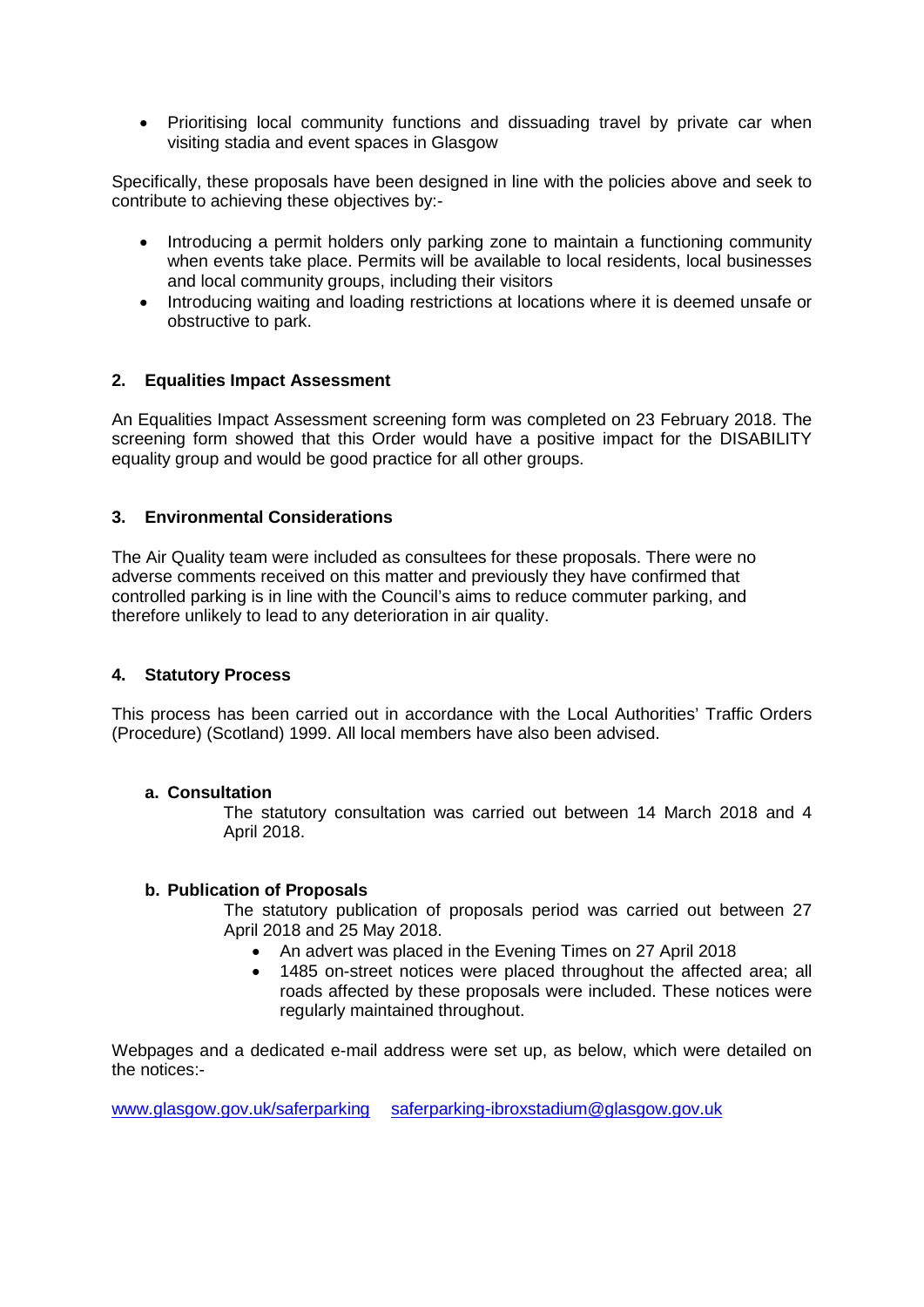#### **c. Notice of Proposals**

A copy of the notice of proposals was sent out to all organisations on the TRO consultee list.

## **5. Objections and Support**

#### **Objections overview:-**

**1568** Objections were received to this Order (excluding **24** late submissions).

#### **Objections summary:-**

A summary of the objection groups:-

| <b>Objection Group</b>                                                                      | <b>Number of Objections</b> |
|---------------------------------------------------------------------------------------------|-----------------------------|
| <b>Local Residents</b>                                                                      | 38                          |
| Local Businesses, Churches, Clubs, Associations and<br>their staff/attendees                | 16                          |
| <b>Community Councils</b>                                                                   |                             |
| <b>Football Club Supporters</b>                                                             | 929                         |
| Other (not specified, however the majority would be<br>classed as football club supporters) | 583                         |

Rangers Football Club objected to the proposals as they believe that a comprehensive transport infrastructure review should be carried out. They state there is insufficient public transport and no indication that additional sustainable transport methods are being considered. They also believe that the current permit distribution model is flawed and open to abuse. Issues of displacement, negative impacts on children, the elderly and those with disabilities but do not qualify for a disabled badge were also mentioned. They are concerned about the effect on emergency routes around the stadium.

Drumoyne Community Council, not covered by the proposals, objected to the proposals as they deemed it would displace supporter parking into their area.

Kinning Park Community Council objected to the proposals as parts of their area are not covered by the proposals and would suffer from displacement of supporter parking. They also feel that Rangers Football Club should be taking more responsibility for their fans movements to and from the stadium, the proposals would be costly to enforce and the permit system is open to abuse.

As these proposals and Council policy are in place to prioritise local residents and dissuade private car supporter parking then it is important to analyse the number of objections received from residents within the affected area.

The last Census in 2011 shows the population within the affected area to be **11,981**. It also shows the number of households within the affected area to be **6,973**.

The above data shows that **0.32%** of the population within the affected area object to this Traffic Regulation Order (*please note that children would be included in census information*).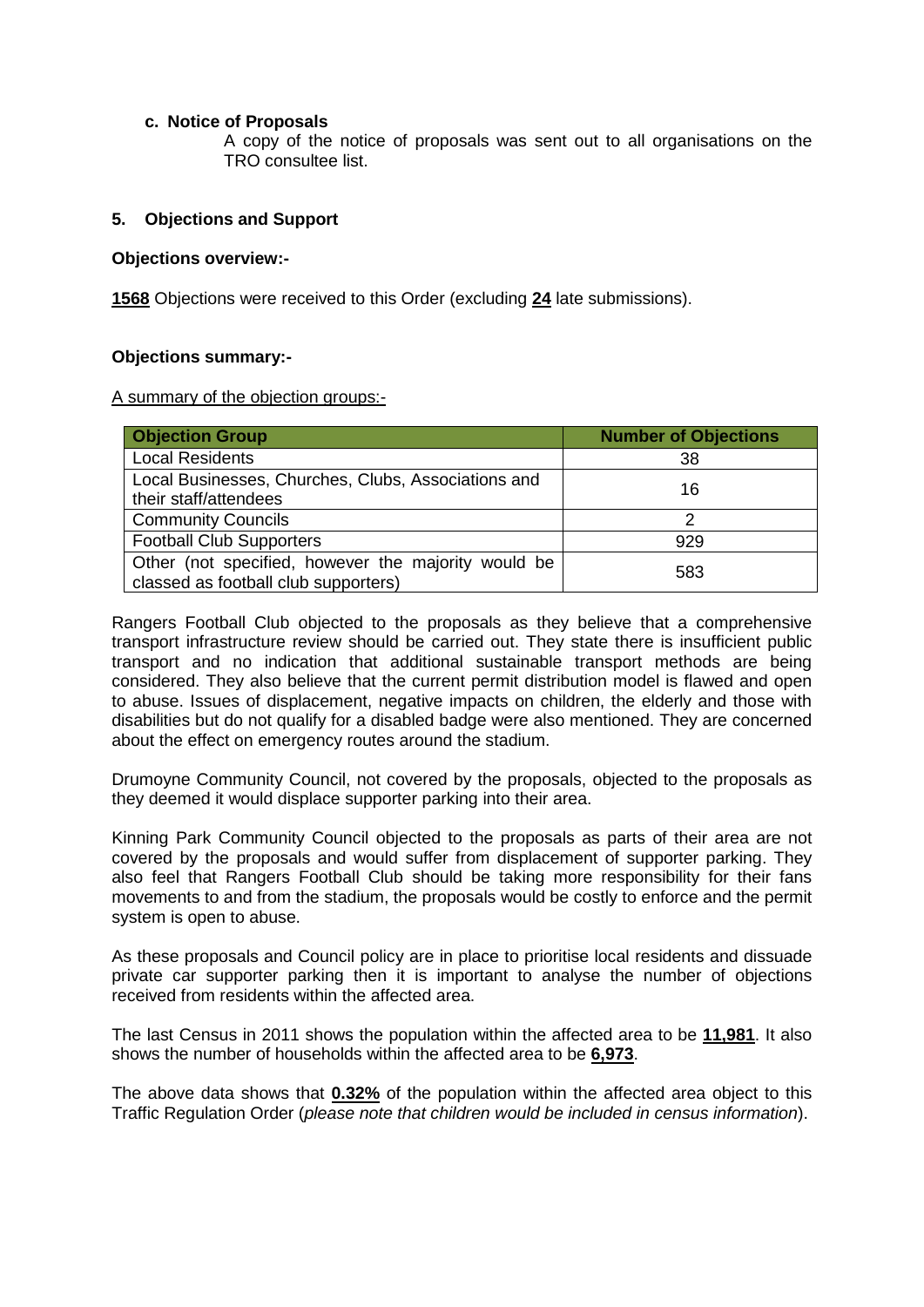The above data shows that **0.54%** of households within the affected area object to this Traffic Regulation Order (*please note that, in some cases, more than one objection has been received from separate individuals residing at the same address*).

A summary of the main points of objection:-

| <b>Point of Objection</b>                                                            | <b>Objections</b> |
|--------------------------------------------------------------------------------------|-------------------|
| Loading and unloading restriction on emergency routes                                | 41                |
| Public Transport options poor and current system unable to cope with<br>extra demand | 987               |
| Create issues for people who suffer mobility problems but do not qualify             | 374               |
| for a disabled badge                                                                 |                   |
| No grounds given                                                                     | 311               |
| Displacement into other areas                                                        | 269               |
| Negatively affect local business                                                     | 266               |
| Create issues for disabled people                                                    | 102               |
| Supporter buses not suitably accommodated                                            | 49                |
| The permit system is open to abuse                                                   | 24                |

Our responses to the main points of objection are shown in the Appendix

#### **Support overview:-**

**103** pieces of correspondence supported this Order (excluding **5** late submissions).

This included support from two local members.

The above data shows that **0.84%** of the population within the affected area support this Traffic Regulation Order (*please note that children would be included in census information*).

The above data shows that **1.45%** of households within the affected area support this Traffic Regulation Order (*please note that, in some cases, more than one objection has been received from separate individuals residing at the same address*).

## **6. Modifications**

To accommodate two objections the proposals were modified in accordance with the statutory procedure.

The modifications which make the Order less stringent are:-

- 1. The no waiting at any time restrictions, in the form of double yellow lines, were reduced on Harrison Drive to allow more parking for residents.
- 2. A private parking area for Harper Memorial Baptist Church on Craigiehall Street was removed from the proposals.

## **7. Withdrawn Objections**

**2** objections were withdrawn.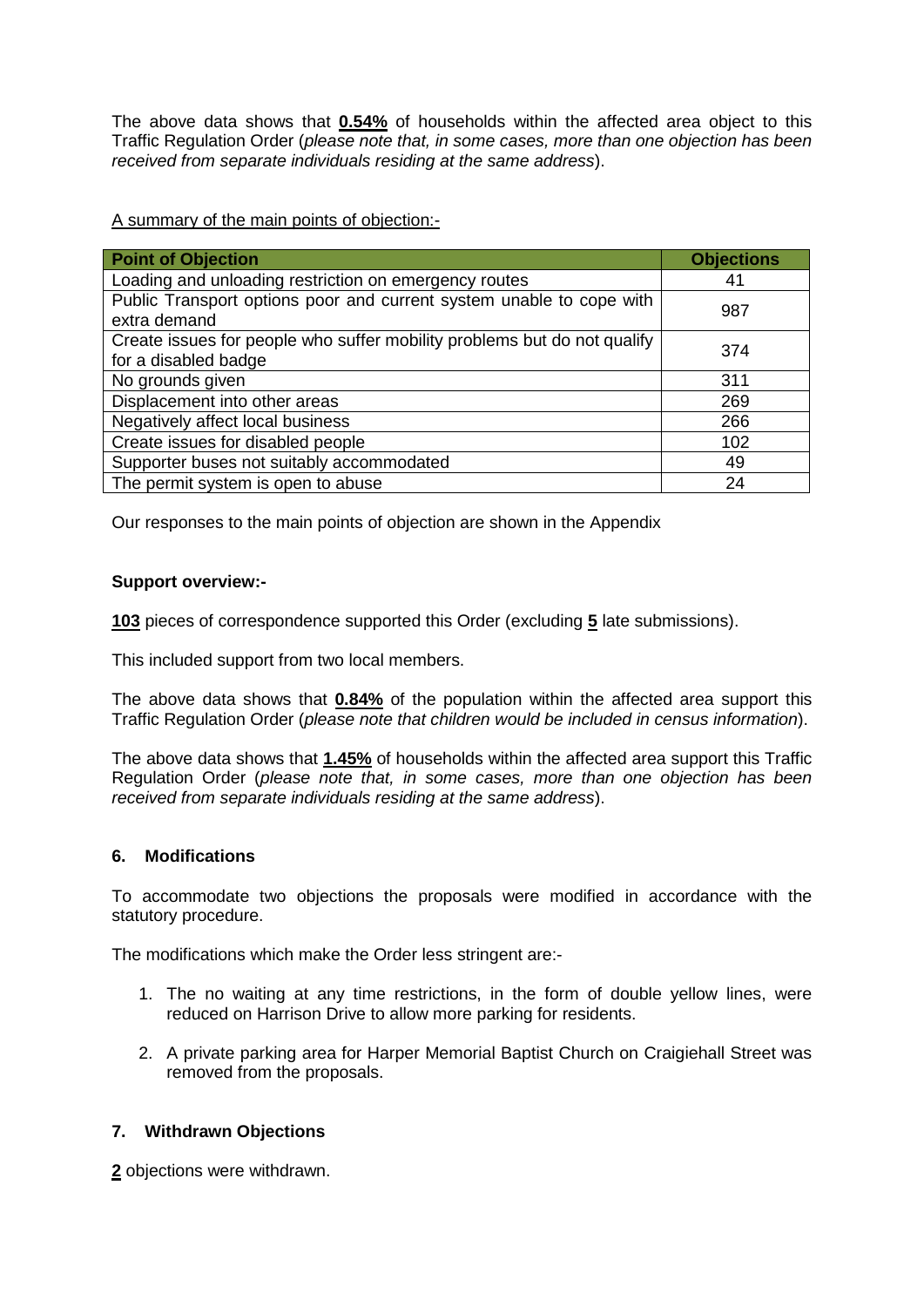#### **8. Finance**

As stated within a report which was presented to the Sustainability and the Environment Policy Development Committee on 8 June 2016, this scheme was proposed in line with the Council's Transformation Agenda to look at ways to make savings in a number of nonessential provisions.

The current coning and enforcement for each event at Ibrox Stadium costs the Council £5,719 per game, if these coned areas were replaced with permanent yellow lining and emergency routes were kept clear during events then this cost could be reduced to £1,993 per game. However, in line with commitments to the local community, the Council's proposal included the introduction of an Event Day Parking Zone for permit holders only during events. The Event Day Parking Zone, along with the previously mentioned yellow lining, would increase the costs per game to £7,670.

Whilst it was envisaged that there would be a cost saving, due to the expansion of the zones this is not the case. However, there would be a substantial benefit to the community should the proposals be implemented.

#### **9. Hearing**

I can advise that, in accordance with The Local Authorities' Traffic Orders (Procedure) (Scotland) Regulations 1999, and following legal advice, a mandatory hearing is required.

Part 8 (1) of the above regulations states that *"the authority shall hold such a hearing before making an order […] where the order […] has the effect of prohibiting, the loading or unloading of vehicles in any road either at all times or for any period of time unless such period falls wholly between 0700 hours and 1000 hours or between 1600 hours and 1900 hours in any day […] and an objection to that provision […] is made […] and is not withdrawn"*

Objections have been received against the emergency route restrictions which would prohibit loading and unloading outside of the times stated above and the objections to this provision have not been withdrawn.

Loading and unloading restrictions during event times are in line with agreements made with Police Scotland and would therefore not be removed from this proposal as it would conflict with health and safety guidance and could compromise road safety.

The Council has recent experience of the public hearing process due to objections received to parking controls proposed around the Queen Elizabeth University Hospital.

This public hearing process took 13 months (August 2015 to September 2016) to complete, from the time the decision was made for a public hearing to the time the reporter made recommendations following the public hearing. The hearing also produced costs of over £33,000.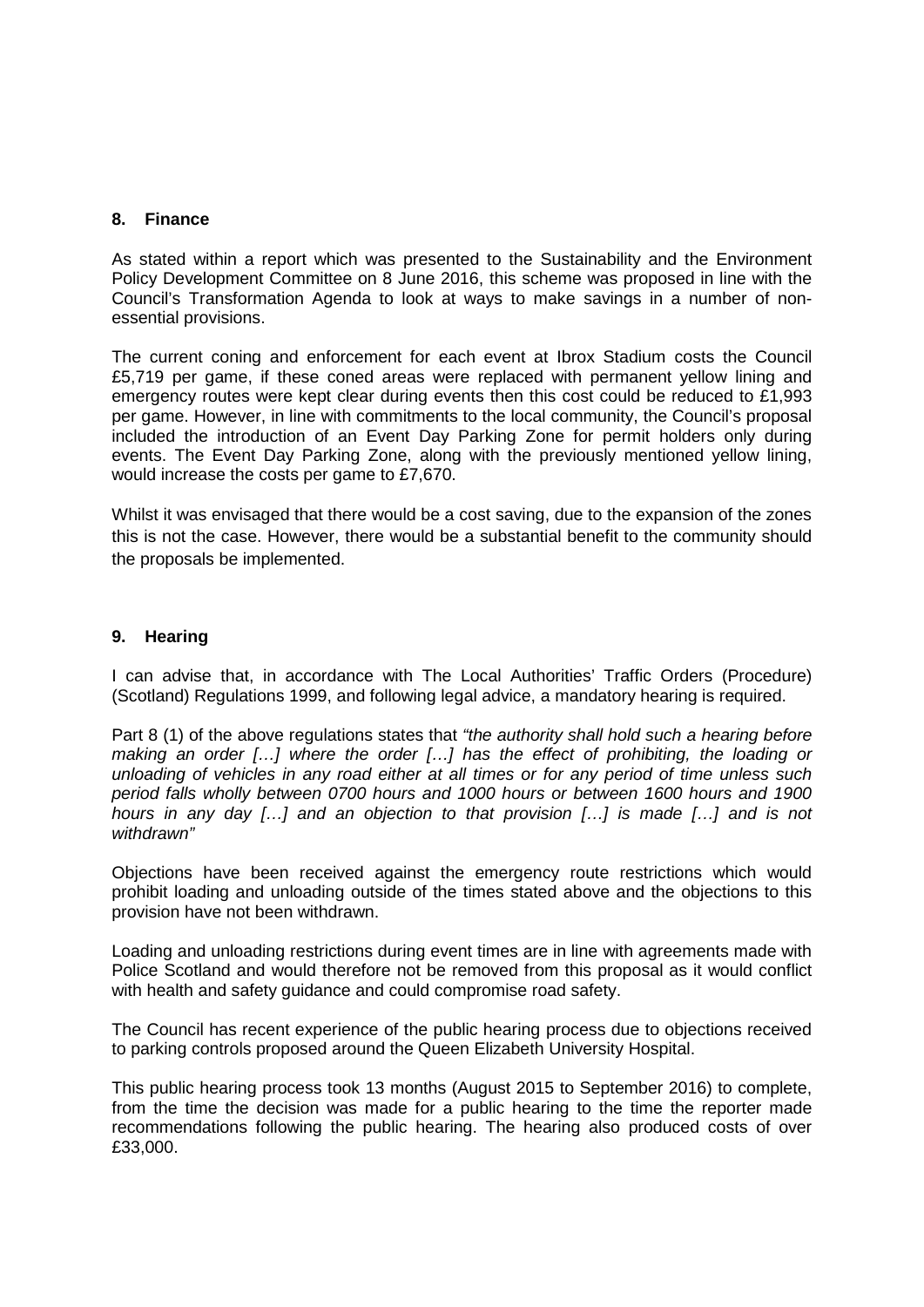This hearing resulted in the Order being abandoned and a further Transport Assessment, working with affected parties, was to be carried out. This process is being managed by Strathclyde Partnership for Transport and is still ongoing.

#### **10. Options**

The options that can be taken forward from this process are to agree to a mandatory hearing or abandon the Traffic Regulation Order.

#### **11. Recommendation**

In view of the information contained within this report it is recommended that the Council proceed to a mandatory hearing.

#### **SERVICE IMPLICATIONS**

| <b>Financial:</b>     | <b>LES Revenue</b>                                                                                                                                                                                                                                                        |
|-----------------------|---------------------------------------------------------------------------------------------------------------------------------------------------------------------------------------------------------------------------------------------------------------------------|
| Legal:                | Promoted under the Road Traffic Regulation Act 1984.                                                                                                                                                                                                                      |
| <b>Personnel:</b>     | <b>Existing staff resource</b>                                                                                                                                                                                                                                            |
| <b>Service Plan:</b>  | A thriving and sustainable place to live and work<br>Accessible, safe, healthy and inclusive<br>$\blacksquare$                                                                                                                                                            |
| <b>Environmental:</b> | Under Section 122 of the Road Traffic Regulation Act<br>1984, the Council have a duty to have regard to the<br>strategy prepared under Section 80 of the Environment<br>Act 1995, this is the national air quality strategy.<br>The Air Quality team have been consulted. |
| <b>Equalities:</b>    | Positive impact for DISABILITY equality group.<br>Good practice for all other equality groups.                                                                                                                                                                            |

Yours faithfully

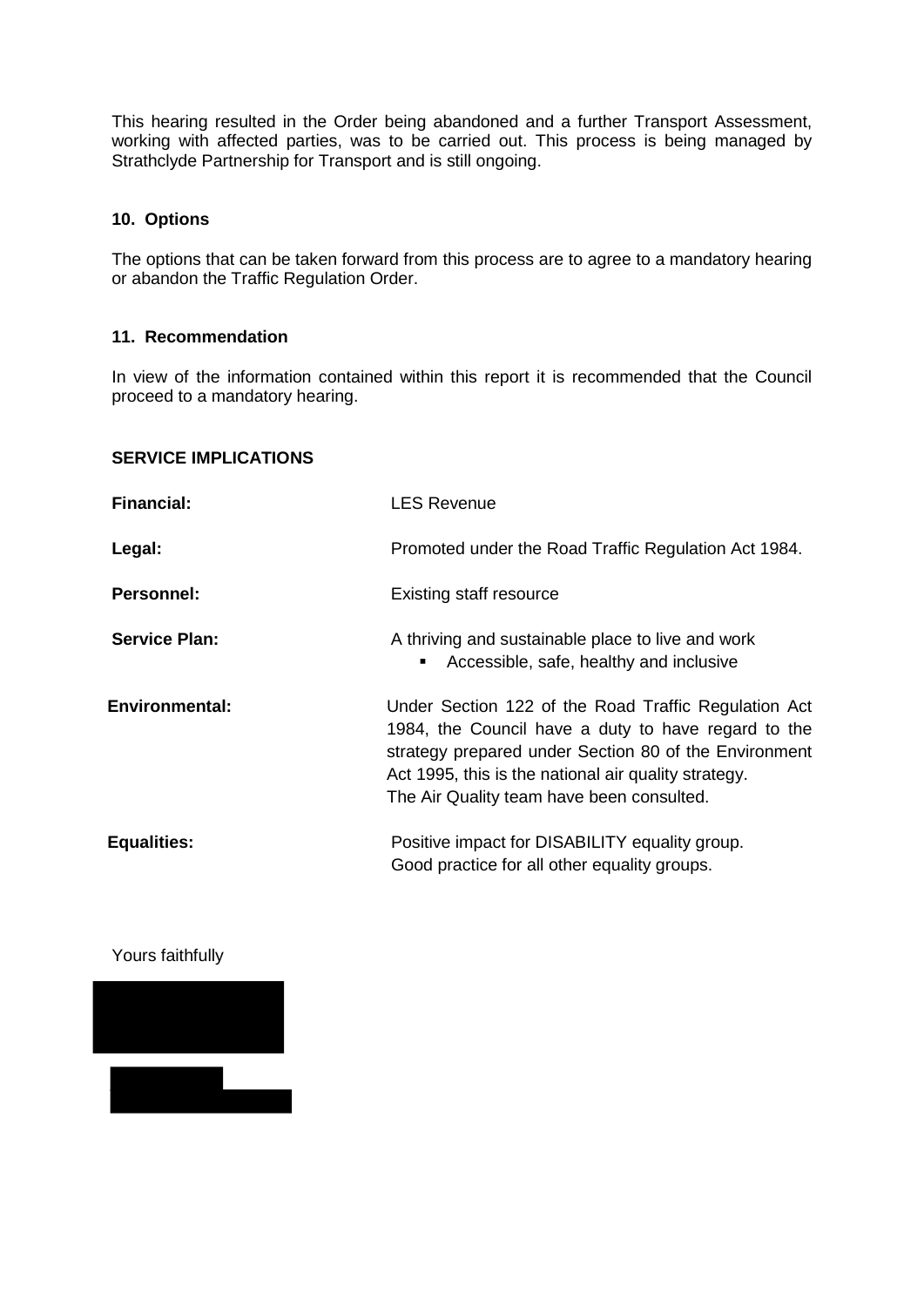## **Appendix**

#### Responses to main points of objection:-

#### *Public transport needs to be improved before zone can be implemented*

I can advise that, by the introduction of Event Day Parking Zones, attendees should be encouraged to use public transport for all or part of their journey to stadia in Glasgow. Furthermore, my Officers have met with SPT, Scotrail and bus operators to establish the current levels of service and discuss possible improvements to public transport. Bus operators have noted that no real improvement can be made due to the volume of traffic in the area both prior to and after a game. They would be happy to review this but only when there is less traffic in the area. SPT also noted that Shields Road Park and Ride had capacity to be utilised further on match days.

In addition to the above, supporter's buses would be accommodated within the zone. The locations for dedicated supporter bus parking have been agreed with Police Scotland as they manage this facility on match days. If, in the future, there appears to be insufficient accommodation for the number of supporter buses parking in the area then the Council, in conjunction with Police Scotland, can look to provide additional locations where practicable.

#### *Lack of parking provision for those with mobility issues but do not qualify for a disabled badge*

I can advise that dropping off and picking up can be accommodated within these proposals, anyone wishing to drop off or pick up can do so in areas where loading and unloading is permitted, e.g. within the Event Day Parking Zone.

## *No grounds for objection*

I can advise that the proposing of parking controls around stadia in Glasgow is included within the Council's Local Transport Strategy. Glasgow City Council's Local Transport Strategy is designed to keep Glasgow's roads moving and included within this the Council has a high level objective which the proposed traffic management and parking controls relate to. This is:-

• To promote healthy and environmentally sustainable methods of transport that minimise harmful emissions and energy consumption including those that involve physical activity.

To achieve this objective the Council has agreed the following transport policy:-

Ensure adequate parking control is in place for special events

The agreed action to fulfil this policy is to investigate on road parking controls around stadia.

The policies stated above can be achieved by:-

• Ensuring parking around stadia and event spaces is safe